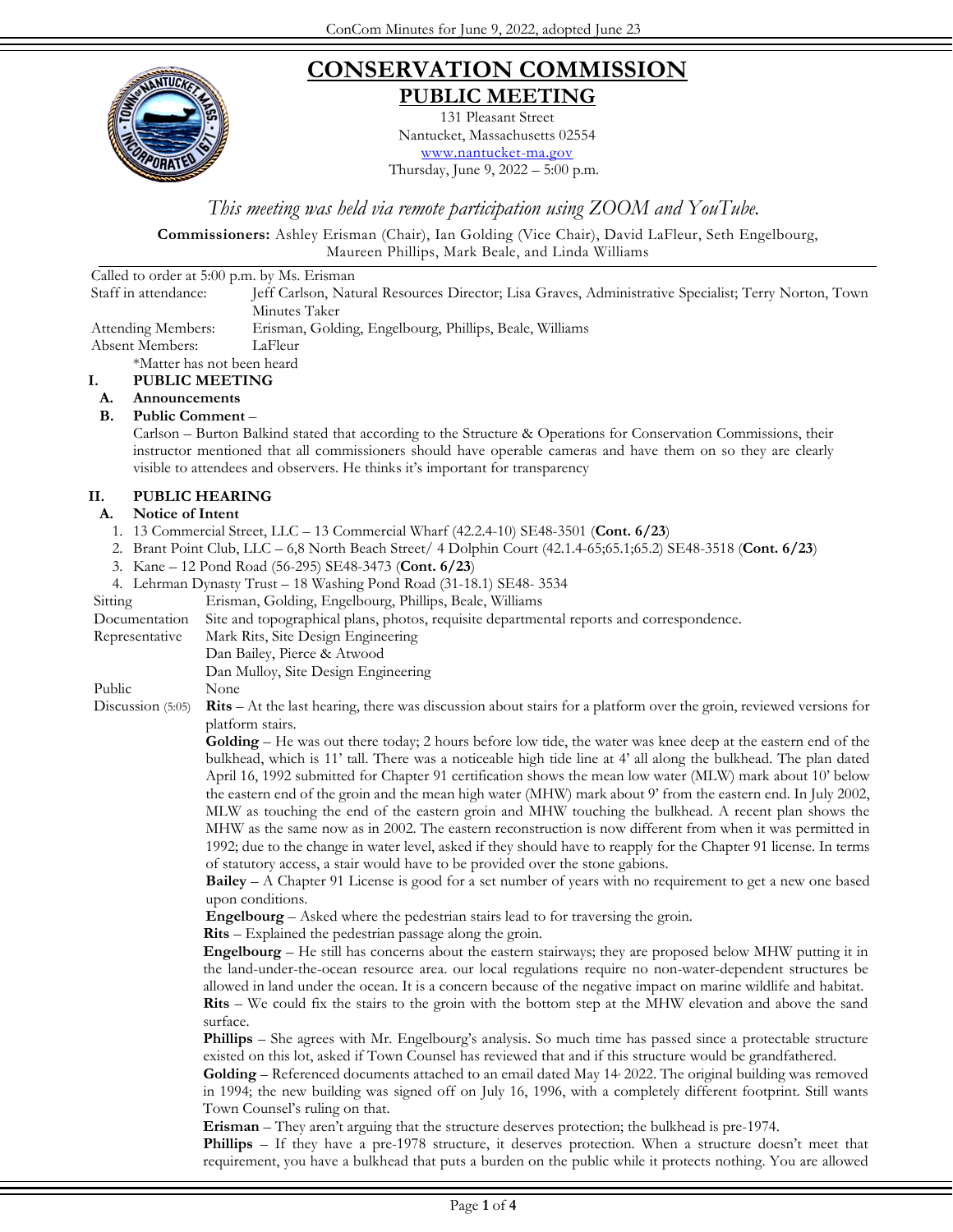|                   | to maintain a bulkhead for a pre-1978 house. Once the link between protected structure and what is now an<br>obstruction is broken, she finds it non-sensical to allow the coastal erosion structure (CES) to remain and cobble                                                                                                                                                                                                                                                        |
|-------------------|----------------------------------------------------------------------------------------------------------------------------------------------------------------------------------------------------------------------------------------------------------------------------------------------------------------------------------------------------------------------------------------------------------------------------------------------------------------------------------------|
|                   | together public access.<br>Bailey – He believes the discussion of public access is misplaced because ConCom doesn't have jurisdiction<br>over that; It's a Waterway's issue. Read the local bylaw regarding grandfathering. We are not proposing to extend<br>or modify the structure, nor has it been abandoned for 5 years.                                                                                                                                                          |
|                   | Golding - Of course it's a case-by-case basis; that's why we ask for waivers. Read from Town of Nantucket<br>Wetland regulations for coastal beaches which he feels supports public access being in our purview. We've asked<br>for a formal request for a Town Counsel ruling. Conditions have changes so completely, we need a judgement<br>from requisite authorities about whether or not we should allow this structure to be rebuilt.                                            |
|                   | Engelbourg – He agrees with much Mr. Bailey said, but there are still questions salient to this: definition of<br>normal maintenance, the existing system has been modified and will be modified further, and even<br>grandfathered structures follow our performance standards. In general, he agrees with Mr. Bailey but needs<br>some technical points to be interpreted. Attaching the stairs to the groin seems reasonable but he wants to see<br>that plan attached to the file. |
|                   | Golding – He would not personally approve the stairs at the eastern end because they will be under water<br>almost the entire tide cycle.                                                                                                                                                                                                                                                                                                                                              |
|                   | Erisman – We are still waiting for answers to outlying questions; asked if our questions might be addressed<br>within the next 2 weeks.                                                                                                                                                                                                                                                                                                                                                |
|                   | <b>Rits</b> – Asked for a 2-week continuance.                                                                                                                                                                                                                                                                                                                                                                                                                                          |
| Staff recomm.     | As for what Chapter 91 requires, he would have to defer to Massachusetts Waterways.<br>He has completed the required steps for Town Counsel review; it's slow going. Hopes Town Counsel will get<br>to this soon.                                                                                                                                                                                                                                                                      |
| Motion            | Continued to June 23.                                                                                                                                                                                                                                                                                                                                                                                                                                                                  |
| Roll-call vote    | N/A                                                                                                                                                                                                                                                                                                                                                                                                                                                                                    |
|                   | 5. Ack Hang Ten, LLC - 21 Meader Street (42.2.3-44) SE48-3539 (Cont. 06/23)                                                                                                                                                                                                                                                                                                                                                                                                            |
|                   | 6. Waterfront Pocomo, LLC - 17 Lauretta Lane (14-10.2) SE48-3542                                                                                                                                                                                                                                                                                                                                                                                                                       |
| Sitting           | Erisman, Golding, Engelbourg, Phillips, Beale, Williams                                                                                                                                                                                                                                                                                                                                                                                                                                |
| Documentation     | Site and topographical plans, photos, requisite departmental reports and correspondence.                                                                                                                                                                                                                                                                                                                                                                                               |
| Representative    | Art Gasbarro, Nantucket Engineering & Survey                                                                                                                                                                                                                                                                                                                                                                                                                                           |
| Public            | None                                                                                                                                                                                                                                                                                                                                                                                                                                                                                   |
| Discussion (5:42) | <b>Gasbarro</b> – This is the $2nd$ hearing for a residential redevelopment. Reviewed supplemental information and                                                                                                                                                                                                                                                                                                                                                                     |
|                   | revised survey and site plans as previously requested.                                                                                                                                                                                                                                                                                                                                                                                                                                 |
|                   | Erisman - Appreciates scaling back features within the 50' buffer.                                                                                                                                                                                                                                                                                                                                                                                                                     |
| Staff recomm.     | Have everything needed to close.                                                                                                                                                                                                                                                                                                                                                                                                                                                       |
| Motion            | Motion to Close. (made by: Golding) (seconded)                                                                                                                                                                                                                                                                                                                                                                                                                                         |
| Roll-call vote    | Carried 6-0//Beale, Engelbourg, Erisman, Golding, Phillips, and Williams-aye                                                                                                                                                                                                                                                                                                                                                                                                           |
|                   | 7. *Nantucket Whale's End II, LLC - 43 & 45 Squam Road (13-23;24) SE48-3544                                                                                                                                                                                                                                                                                                                                                                                                            |
| Sitting           | Erisman, Golding, Engelbourg, Phillips, Beale, Williams                                                                                                                                                                                                                                                                                                                                                                                                                                |
| Documentation     | Site and topographical plans, photos, requisite departmental reports and correspondence.                                                                                                                                                                                                                                                                                                                                                                                               |
| Representative    | Brian Madden, LEC Environmental                                                                                                                                                                                                                                                                                                                                                                                                                                                        |
| Public            | None                                                                                                                                                                                                                                                                                                                                                                                                                                                                                   |
| Discussion (5:46) | <b>Madden</b> – This is for reconstruction of crawlspace foundations to existing dwellings outside 50' buffer;<br>resource areas are coastal dune and bordering vegetated wetlands. Assessor's record dates the house to 1930s;<br>it might have been a move onto this lot. No work will be within 25' buffer. Asked for a waiver for 2' separation                                                                                                                                    |
|                   | from groundwater.                                                                                                                                                                                                                                                                                                                                                                                                                                                                      |
|                   | <b>Golding</b> – There doesn't seem to be any mention of a proposed pool; asked about that.                                                                                                                                                                                                                                                                                                                                                                                            |
|                   | <b>Madden</b> – The pool was approved last year; it was designed to meet the 2' separation.                                                                                                                                                                                                                                                                                                                                                                                            |
| Staff recomm.     | Have everything needed to close.                                                                                                                                                                                                                                                                                                                                                                                                                                                       |
| Motion            | Motion to Close. (made by: Phillips) (seconded)                                                                                                                                                                                                                                                                                                                                                                                                                                        |
| Roll-call vote    | Carried 6-0//Beale, Engelbourg, Erisman, Golding, Phillips, and Williams-aye<br>8. *Crenshaw – 24 Almanack Pond Road (25-37) SE48-3543                                                                                                                                                                                                                                                                                                                                                 |
| Sitting           | Erisman, Golding, Engelbourg, Phillips, Beale, Williams                                                                                                                                                                                                                                                                                                                                                                                                                                |
| Documentation     | Site and topographical plans, photos, requisite departmental reports and correspondence.                                                                                                                                                                                                                                                                                                                                                                                               |
| Representative    | Brian Madden, LEC Environmental                                                                                                                                                                                                                                                                                                                                                                                                                                                        |
| Public            | None                                                                                                                                                                                                                                                                                                                                                                                                                                                                                   |
| Discussion (5:50) | <b>Madden</b> – We're doing active vegetative monitoring of a previously cut area and will be submitting a secondary<br>monitoring report. This is for reconfiguration of the driveway, addition to the existing pool house outside the                                                                                                                                                                                                                                                |
|                   | 50' buffer, reconfigure existing pool outside the 100' buffer, and a patio. The resource area is bordering<br>vegetated wetlands. The pool addition is partially within the mapped flood zone. Proposed office-barn is slab                                                                                                                                                                                                                                                            |
|                   | construction outside the 50' buffer. No waivers are required.                                                                                                                                                                                                                                                                                                                                                                                                                          |
|                   | Golding - The plan says the pool is proposed and that the pool patio will be removed. Questions the accuracy<br>of the plan.                                                                                                                                                                                                                                                                                                                                                           |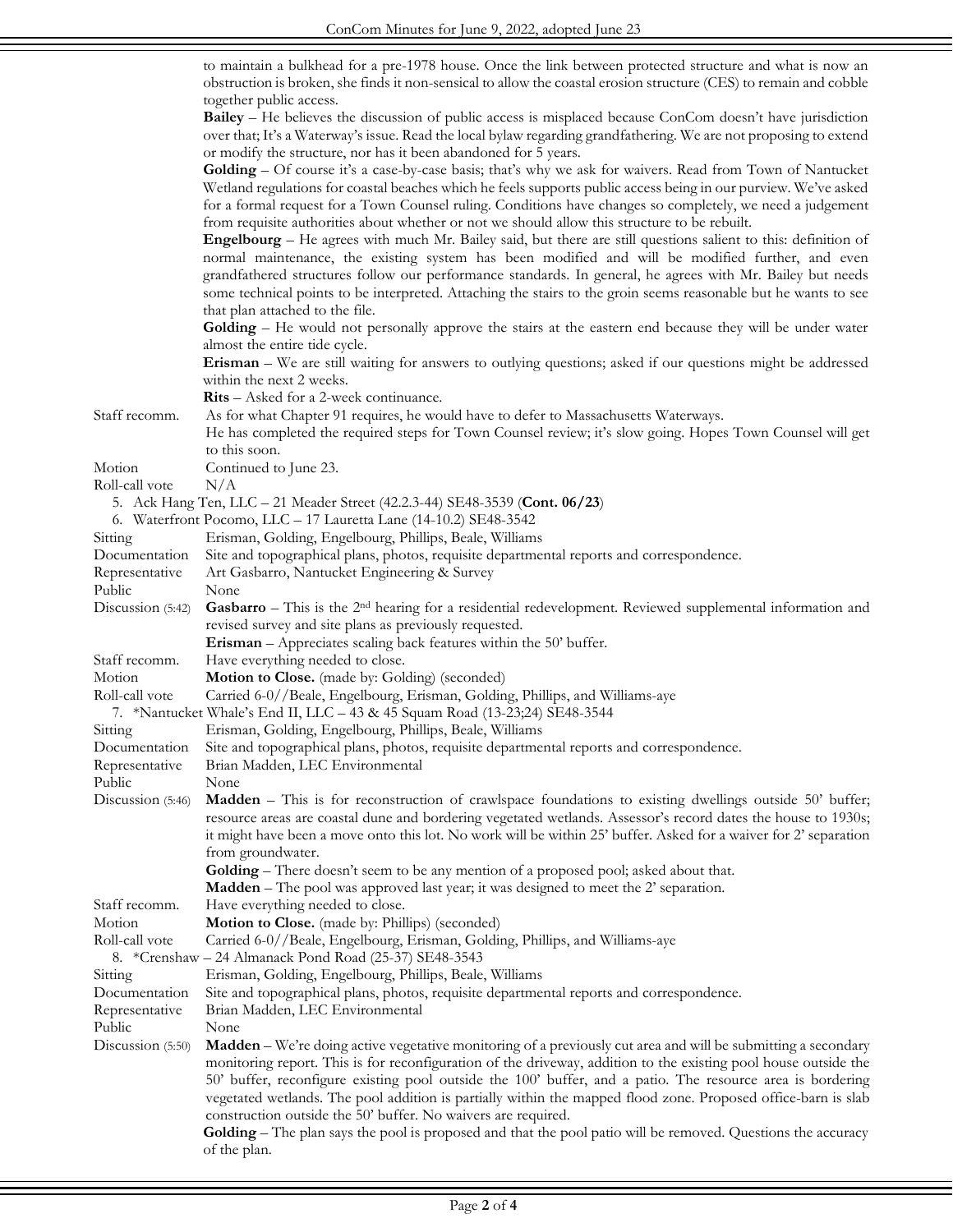**Madden** – A new pool will replace the existing; it's outside the 100' buffer. The patio is at elevation 23.5 with ground water around elevation at 12. Asked for a 2-week continuance.

| Staff recomm.                                                                                  | ground water around elevation at 12. Tisked for a 2-week continuance.<br>None                                                             |  |
|------------------------------------------------------------------------------------------------|-------------------------------------------------------------------------------------------------------------------------------------------|--|
| Motion                                                                                         |                                                                                                                                           |  |
|                                                                                                | Continued to June 23                                                                                                                      |  |
| Roll-call vote                                                                                 | N/A                                                                                                                                       |  |
| В.                                                                                             | <b>Amended Order of Conditions</b>                                                                                                        |  |
|                                                                                                | 1. Philips, Trustee – 19 East Tristram Avenue (31-4.1) SE48-3304 (Cont. 6/23)                                                             |  |
| III.                                                                                           | <b>PUBLIC MEETING</b>                                                                                                                     |  |
| C.                                                                                             | <b>Requests for Determination of Applicability</b>                                                                                        |  |
|                                                                                                | 1. Ceruzzi – 5 Grant Avenue (30-143)                                                                                                      |  |
| Sitting                                                                                        | Erisman, Golding, Engelbourg, Phillips, Beale, Williams                                                                                   |  |
| Documentation                                                                                  | Site and topographical plans, photos, requisite departmental reports and correspondence.                                                  |  |
| Representative                                                                                 | Art Gasbarro, Nantucket Engineering & Survey                                                                                              |  |
| Public                                                                                         | None                                                                                                                                      |  |
| Discussion (5:57)                                                                              | Gasbarro - They're seeking to confirm resource area boundaries and that there are no jurisdictional areas on                              |  |
|                                                                                                | this property. Explained why the bank is not a jurisdictional bank.                                                                       |  |
| Staff recomm.                                                                                  | We agree there are no on-sight resource areas and feel confident it can be a Negative 1 as not an area of                                 |  |
|                                                                                                | protection.                                                                                                                               |  |
| Motion                                                                                         | Motion to Issue as a Negative 1. (made by: Beale) (seconded)                                                                              |  |
| Roll-call vote                                                                                 | Carried 6-0//Beale, Engelbourg, Erisman, Golding, Phillips, and Williams-aye                                                              |  |
| <b>Minor Modifications</b><br>D.                                                               |                                                                                                                                           |  |
|                                                                                                | 1. Westmoor Club, LLC - 105 & 109 West Chester Street (41-805,806) SE48-3463                                                              |  |
| Sitting                                                                                        | Erisman, Golding, Engelbourg, Phillips, Beale, Williams                                                                                   |  |
| Representative                                                                                 | Paul Santos, Nantucket Surveyors                                                                                                          |  |
| Staff recomm.                                                                                  | Recommend issuing as a minor modification.                                                                                                |  |
| Discussion (6:00)                                                                              | Santos - This is for relocation of the infiltration bed for run off from the Pickleball Court. Courts are at                              |  |
|                                                                                                | elevation 25 with the wetland at 15; the infiltration bed is about 2'. Outfall is outside ConCom jurisdiction.                            |  |
| Motion                                                                                         | Motion to Issue the Minor Modification. (made by: Phillips) (seconded)                                                                    |  |
| Roll-call vote                                                                                 | Carried 6-0//Beale, Engelbourg, Erisman, Golding, Phillips, and Williams-aye                                                              |  |
| Е.                                                                                             | <b>Certificates of Compliance</b>                                                                                                         |  |
|                                                                                                | 1. ACK007 Properties, LLC - 46 Walsh Street (29-1011) SE48-3346                                                                           |  |
| Sitting                                                                                        | Erisman, Golding, Engelbourg, Phillips, Beale, Williams                                                                                   |  |
| Representative                                                                                 | Art Gasbarro, Nantucket Engineering & Survey                                                                                              |  |
| Staff recomm.                                                                                  | For residential redevelopment within the flood zone. Work is in compliance.                                                               |  |
| Discussion (6:04)                                                                              | None                                                                                                                                      |  |
| Motion                                                                                         | Motion to Issue. (made by: Williams) (seconded)                                                                                           |  |
| Roll-call vote                                                                                 | Carried 6-0//Beale, Engelbourg, Erisman, Golding, Phillips, and Williams-aye                                                              |  |
| 2. 1 James Street Trust - 53 Walsh Street (29-60) SE48-2927                                    |                                                                                                                                           |  |
| Sitting                                                                                        | Erisman, Golding, Engelbourg, Phillips, Beale, Williams                                                                                   |  |
| Representative                                                                                 | Paul Santos, Nantucket Surveyors                                                                                                          |  |
| Staff recomm.                                                                                  | For additions to existing structures; work is in compliance. Recommend issue.                                                             |  |
| Discussion $(6:05)$                                                                            | None                                                                                                                                      |  |
| Motion                                                                                         | Motion to Issue. (made by: Beale) (seconded)                                                                                              |  |
| Roll-call vote                                                                                 | Carried 6-0//Beale, Engelbourg, Erisman, Golding, Phillips, and Williams-aye                                                              |  |
| F.                                                                                             |                                                                                                                                           |  |
| <b>Orders of Condition</b><br>1. Waterfront Pocomo, LLC - 17 Lauretta Lane (14-10.2) SE48-3542 |                                                                                                                                           |  |
|                                                                                                | Erisman, Golding, Engelbourg, Phillips, Beale, Williams                                                                                   |  |
| Sitting<br>Documentation                                                                       |                                                                                                                                           |  |
|                                                                                                | Draft Order of Conditions<br>Included general conditions banning use of chemicals within the 50' buffer. Will add Condition 24 to address |  |
| Staff                                                                                          |                                                                                                                                           |  |
|                                                                                                | monitoring to prevent demolition debris being blown around.                                                                               |  |
| Discussion $(6:06)$                                                                            | Golding - Condition 20, should read as straw wattles.                                                                                     |  |
|                                                                                                | Erisman - She's concerned about debris; when the house comes down it should be done on a low wind day.                                    |  |
|                                                                                                | <b>Engelbourg</b> – Suggested 10 MPH or less winds.                                                                                       |  |
| Motion                                                                                         | Motion to Approve as amended. (made by: Williams) (seconded)                                                                              |  |
| Roll-call vote                                                                                 | Carried 6-0//Beale, Engelbourg, Erisman, Golding, Phillips, and Williams-aye                                                              |  |
|                                                                                                | 2. Nantucket Whale's End II, LLC - 43 & 45 Squam Road (13-23;24) SE48-3544                                                                |  |
| Sitting                                                                                        | Erisman, Golding, Engelbourg, Phillips, Beale, Williams                                                                                   |  |
| Documentation                                                                                  | Draft Order of Conditions                                                                                                                 |  |
| Staff                                                                                          | Pretty straight forward. The waiver request is included.                                                                                  |  |
| Discussion (6:11)                                                                              | None                                                                                                                                      |  |
| Motion                                                                                         | Motion to Approve as drafted. (made by: Golding) (seconded)                                                                               |  |
| Roll-call vote                                                                                 | Carried 6-0//Beale, Engelbourg, Erisman, Golding, Phillips, and Williams-aye                                                              |  |